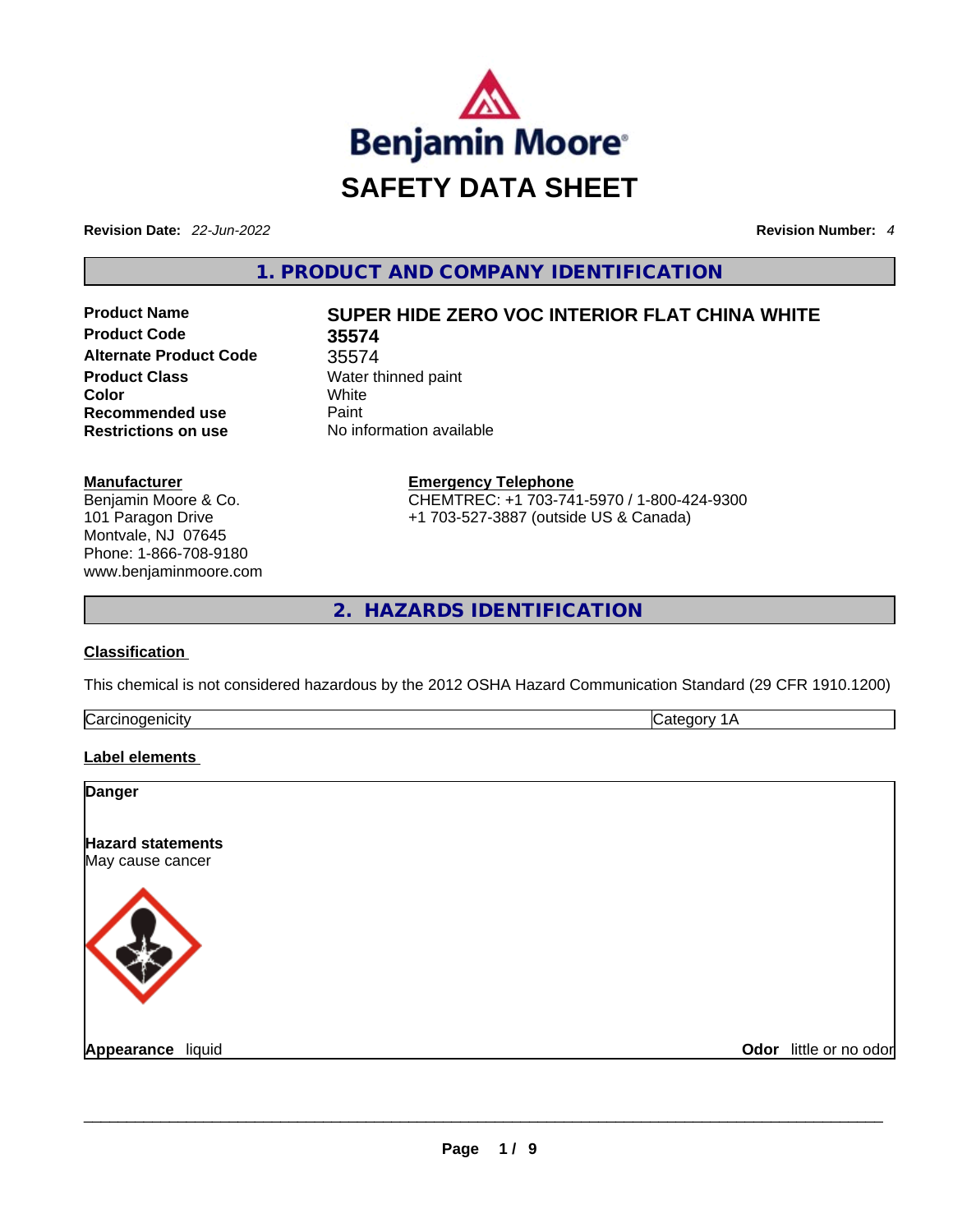#### **Precautionary Statements - Prevention**

Obtain special instructions before use Do not handle until all safety precautions have been read and understood Use personal protective equipment as required

#### **Precautionary Statements - Response**

IF exposed or concerned: Get medical advice/attention

#### **Precautionary Statements - Storage**

Store locked up

#### **Precautionary Statements - Disposal**

Dispose of contents/container to an approved waste disposal plant

#### **Hazards not otherwise classified (HNOC)**

Not applicable

#### **Other information**

No information available

 **WARNING:** This product contains isothiazolinone compounds at levels of <0.1%. These substances are biocides commonly found in most paints and a variety of personal care products as a preservative. Certain individuals may be sensitive or allergic to these substances, even at low levels.

 $\_$  ,  $\_$  ,  $\_$  ,  $\_$  ,  $\_$  ,  $\_$  ,  $\_$  ,  $\_$  ,  $\_$  ,  $\_$  ,  $\_$  ,  $\_$  ,  $\_$  ,  $\_$  ,  $\_$  ,  $\_$  ,  $\_$  ,  $\_$  ,  $\_$  ,  $\_$  ,  $\_$  ,  $\_$  ,  $\_$  ,  $\_$  ,  $\_$  ,  $\_$  ,  $\_$  ,  $\_$  ,  $\_$  ,  $\_$  ,  $\_$  ,  $\_$  ,  $\_$  ,  $\_$  ,  $\_$  ,  $\_$  ,  $\_$  ,

# **3. COMPOSITION INFORMATION ON COMPONENTS**

| <b>Chemical name</b> | CAS No.    | Weight-%    |
|----------------------|------------|-------------|
| Limestone            | 1317-65-3  | $15 - 20$   |
| Titanium dioxide     | 13463-67-7 | $5 - 10$    |
| Kaolin, calcined     | 92704-41-1 | $5 - 10$    |
| Diatomaceous earth   | 61790-53-2 | - 5         |
| Silica, crystalline  | 14808-60-7 | $0.1 - 0.5$ |

|                                                  | 4. FIRST AID MEASURES                                                                                    |
|--------------------------------------------------|----------------------------------------------------------------------------------------------------------|
| <b>General Advice</b>                            | No hazards which require special first aid measures.                                                     |
| <b>Eye Contact</b>                               | Rinse thoroughly with plenty of water for at least 15 minutes and consult a<br>physician.                |
| <b>Skin Contact</b>                              | Wash off immediately with soap and plenty of water while removing all<br>contaminated clothes and shoes. |
| <b>Inhalation</b>                                | Move to fresh air. If symptoms persist, call a physician.                                                |
| Ingestion                                        | Clean mouth with water and afterwards drink plenty of water. Consult a physician if<br>necessary.        |
| <b>Most Important</b><br><b>Symptoms/Effects</b> | None known.                                                                                              |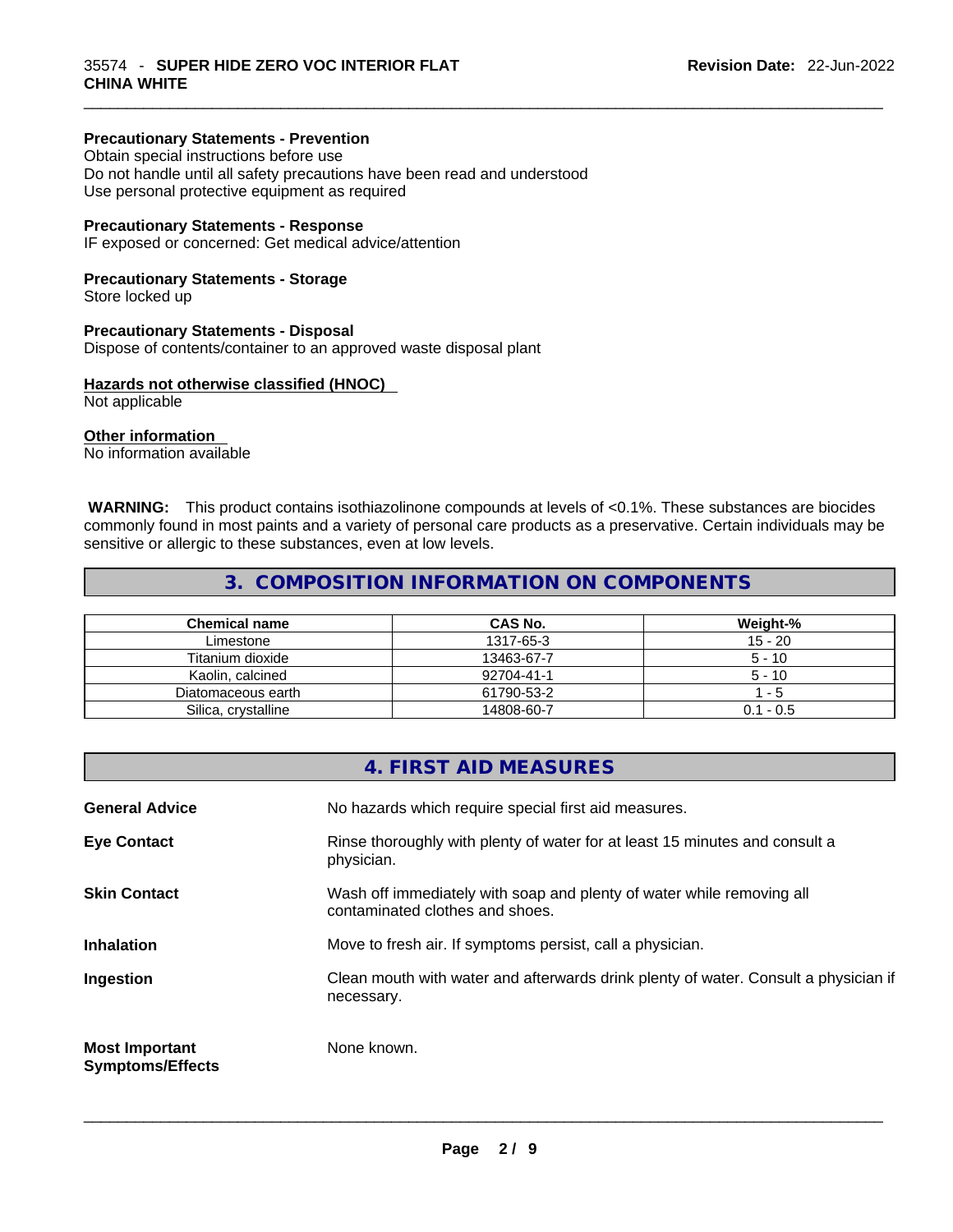|                                                                                  | <b>Notes To Physician</b>         | Treat symptomatically.                                                                                                                       |                           |  |                                |
|----------------------------------------------------------------------------------|-----------------------------------|----------------------------------------------------------------------------------------------------------------------------------------------|---------------------------|--|--------------------------------|
|                                                                                  |                                   |                                                                                                                                              | 5. FIRE-FIGHTING MEASURES |  |                                |
| <b>Suitable Extinguishing Media</b>                                              |                                   | Use extinguishing measures that are appropriate to local<br>circumstances and the surrounding environment.                                   |                           |  |                                |
| Protective equipment and precautions for firefighters                            |                                   | As in any fire, wear self-contained breathing apparatus<br>pressure-demand, MSHA/NIOSH (approved or equivalent)<br>and full protective gear. |                           |  |                                |
| <b>Specific Hazards Arising From The Chemical</b>                                |                                   | Closed containers may rupture if exposed to fire or<br>extreme heat.                                                                         |                           |  |                                |
| <b>Sensitivity to mechanical impact</b>                                          |                                   | No                                                                                                                                           |                           |  |                                |
| <b>Sensitivity to static discharge</b>                                           |                                   | No                                                                                                                                           |                           |  |                                |
| <b>Flash Point Data</b><br>Flash point (°F)<br>Flash Point (°C)<br><b>Method</b> |                                   | Not applicable<br>Not applicable<br>Not applicable                                                                                           |                           |  |                                |
|                                                                                  | <b>Flammability Limits In Air</b> |                                                                                                                                              |                           |  |                                |
| Lower flammability limit:<br><b>Upper flammability limit:</b>                    |                                   | Not applicable<br>Not applicable                                                                                                             |                           |  |                                |
| <b>NFPA</b>                                                                      | Health: 1                         | <b>Flammability: 0</b>                                                                                                                       | Instability: 0            |  | <b>Special:</b> Not Applicable |
| <b>NFPA Legend</b><br>0 - Not Hazardous<br>1 - Slightly                          |                                   |                                                                                                                                              |                           |  |                                |

 $\_$  ,  $\_$  ,  $\_$  ,  $\_$  ,  $\_$  ,  $\_$  ,  $\_$  ,  $\_$  ,  $\_$  ,  $\_$  ,  $\_$  ,  $\_$  ,  $\_$  ,  $\_$  ,  $\_$  ,  $\_$  ,  $\_$  ,  $\_$  ,  $\_$  ,  $\_$  ,  $\_$  ,  $\_$  ,  $\_$  ,  $\_$  ,  $\_$  ,  $\_$  ,  $\_$  ,  $\_$  ,  $\_$  ,  $\_$  ,  $\_$  ,  $\_$  ,  $\_$  ,  $\_$  ,  $\_$  ,  $\_$  ,  $\_$  ,

- 2 Moderate
- 
- 3 High
- 4 Severe

*The ratings assigned are only suggested ratings, the contractor/employer has ultimate responsibilities for NFPA ratings where this system is used.* 

*Additional information regarding the NFPA rating system is available from the National Fire Protection Agency (NFPA) at www.nfpa.org.* 

# **6. ACCIDENTAL RELEASE MEASURES**

| <b>Personal Precautions</b>      | Avoid contact with skin, eyes and clothing. Ensure adequate ventilation.                             |
|----------------------------------|------------------------------------------------------------------------------------------------------|
| <b>Other Information</b>         | Prevent further leakage or spillage if safe to do so.                                                |
| <b>Environmental precautions</b> | See Section 12 for additional Ecological Information.                                                |
| <b>Methods for Cleaning Up</b>   | Soak up with inert absorbent material. Sweep up and shovel into suitable<br>containers for disposal. |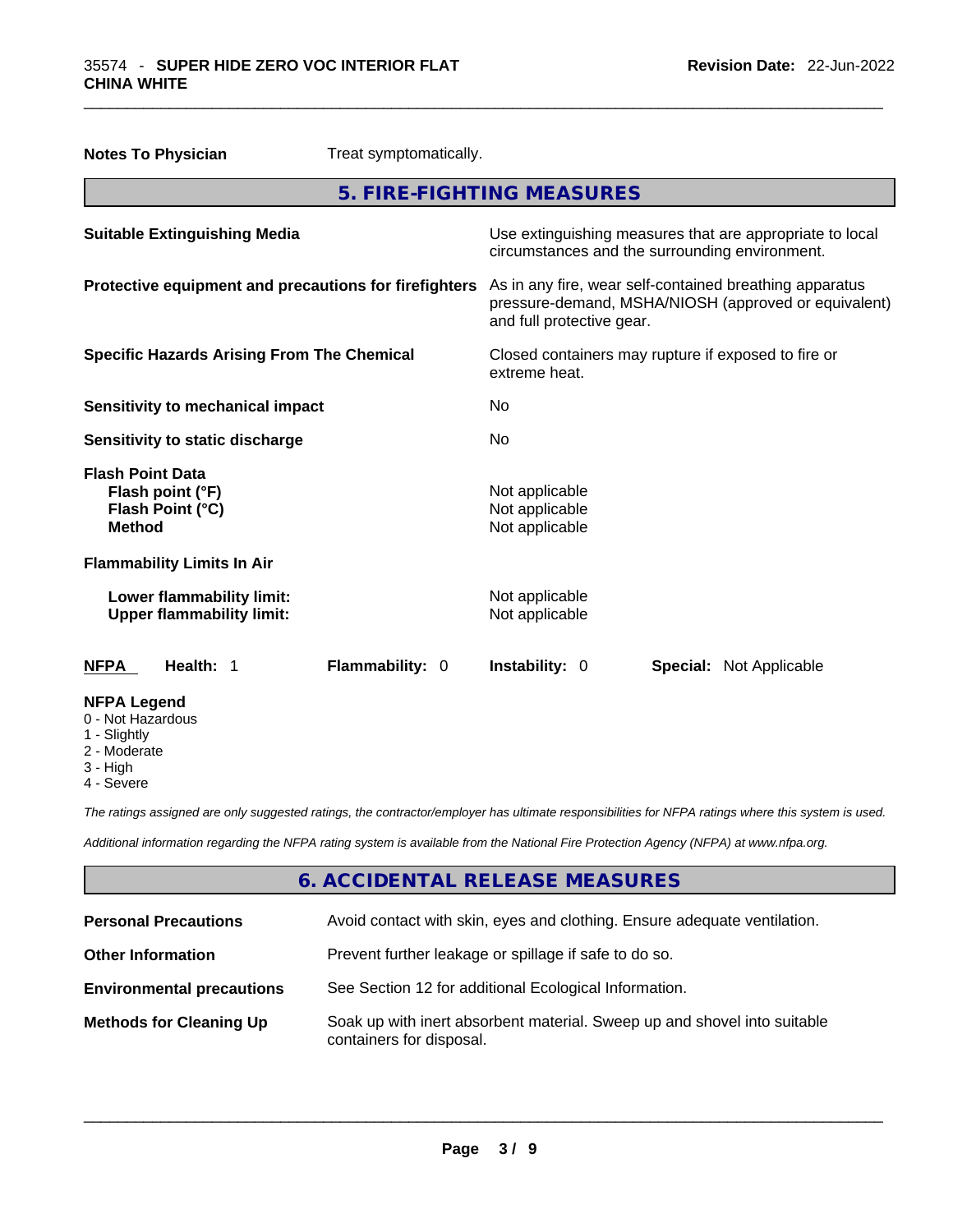|                               | 7. HANDLING AND STORAGE                                                                                                                                                          |
|-------------------------------|----------------------------------------------------------------------------------------------------------------------------------------------------------------------------------|
| <b>Handling</b>               | Avoid contact with skin, eyes and clothing. Avoid breathing vapors, spray mists or<br>sanding dust. In case of insufficient ventilation, wear suitable respiratory<br>equipment. |
| <b>Storage</b>                | Keep container tightly closed. Keep out of the reach of children.                                                                                                                |
| <b>Incompatible Materials</b> | No information available                                                                                                                                                         |

**8. EXPOSURE CONTROLS/PERSONAL PROTECTION** 

 $\_$  ,  $\_$  ,  $\_$  ,  $\_$  ,  $\_$  ,  $\_$  ,  $\_$  ,  $\_$  ,  $\_$  ,  $\_$  ,  $\_$  ,  $\_$  ,  $\_$  ,  $\_$  ,  $\_$  ,  $\_$  ,  $\_$  ,  $\_$  ,  $\_$  ,  $\_$  ,  $\_$  ,  $\_$  ,  $\_$  ,  $\_$  ,  $\_$  ,  $\_$  ,  $\_$  ,  $\_$  ,  $\_$  ,  $\_$  ,  $\_$  ,  $\_$  ,  $\_$  ,  $\_$  ,  $\_$  ,  $\_$  ,  $\_$  ,

# **Exposure Limits**

| <b>Chemical name</b> | <b>ACGIH TLV</b>                          | <b>OSHA PEL</b>                                   |
|----------------------|-------------------------------------------|---------------------------------------------------|
| Limestone            | N/E                                       | 15 mg/m <sup>3</sup> - TWA                        |
|                      |                                           | $5 \text{ mg/m}^3$ - TWA                          |
| Titanium dioxide     | TWA: $10 \text{ mg/m}^3$                  | $15 \text{ ma/m}^3$ - TWA                         |
| Diatomaceous earth   | N/E                                       |                                                   |
|                      |                                           | 20 mppcf - TWA                                    |
| Silica, crystalline  | TWA: $0.025$ mg/m <sup>3</sup> respirable | 50 μg/m <sup>3</sup> - TWA Respirable crystalline |
|                      | particulate matter                        | silica 50 $\mu$ g/m <sup>3</sup> - TWA            |
|                      |                                           |                                                   |

#### **Legend**

ACGIH - American Conference of Governmental Industrial Hygienists Exposure Limits OSHA - Occupational Safety & Health Administration Exposure Limits N/E - Not Established

| Ensure adequate ventilation, especially in confined areas.                                                                          |  |  |
|-------------------------------------------------------------------------------------------------------------------------------------|--|--|
|                                                                                                                                     |  |  |
| Safety glasses with side-shields.                                                                                                   |  |  |
| Protective gloves and impervious clothing.                                                                                          |  |  |
| In case of insufficient ventilation wear suitable respiratory equipment.                                                            |  |  |
| Avoid contact with skin, eyes and clothing. Remove and wash contaminated<br>clothing before re-use. Wash thoroughly after handling. |  |  |
|                                                                                                                                     |  |  |

# **9. PHYSICAL AND CHEMICAL PROPERTIES**

| Appearance              | liquid                   |  |
|-------------------------|--------------------------|--|
| Odor                    | little or no odor        |  |
| <b>Odor Threshold</b>   | No information available |  |
| Density (Ibs/gal)       | $10.9 - 11.3$            |  |
| <b>Specific Gravity</b> | $1.30 - 1.35$            |  |
| рH                      | No information available |  |
| <b>Viscosity (cps)</b>  | No information available |  |
| Solubility(ies)         | No information available |  |
| <b>Water solubility</b> | No information available |  |
| <b>Evaporation Rate</b> | No information available |  |
| Vapor pressure          | No information available |  |
|                         |                          |  |
|                         |                          |  |
|                         |                          |  |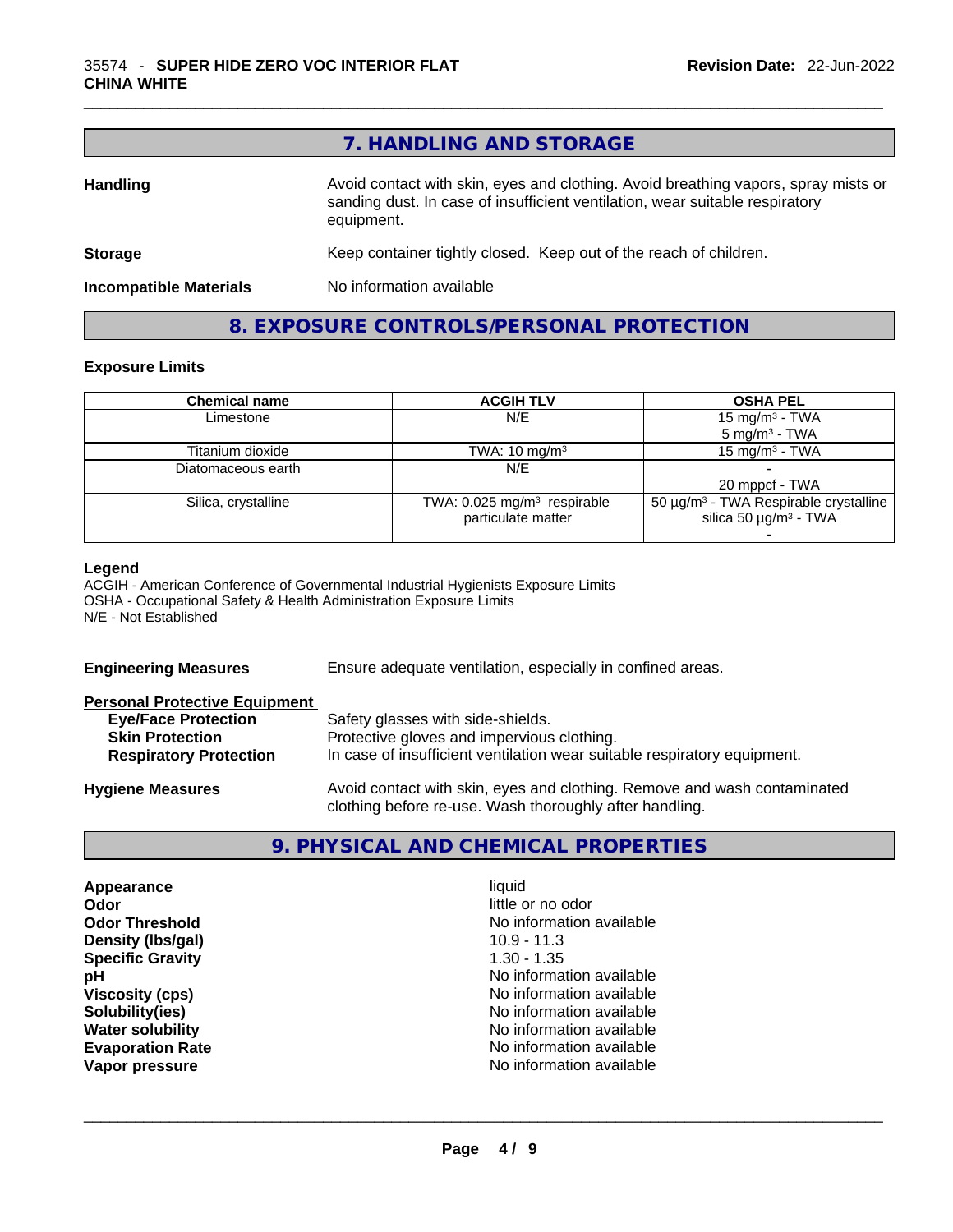| Vapor density<br>Wt. % Solids<br>Vol. % Solids | No information available<br>$45 - 55$<br>$25 - 35$ |
|------------------------------------------------|----------------------------------------------------|
| Wt. % Volatiles                                | $45 - 55$                                          |
| Vol. % Volatiles                               | $65 - 75$                                          |
| <b>VOC Regulatory Limit (g/L)</b>              | < 5                                                |
| <b>Boiling Point (°F)</b>                      | 212                                                |
| <b>Boiling Point (°C)</b>                      | 100                                                |
| Freezing point (°F)                            | 32                                                 |
| <b>Freezing Point (°C)</b>                     | 0                                                  |
| Flash point (°F)                               | Not applicable                                     |
| Flash Point (°C)                               | Not applicable                                     |
| <b>Method</b>                                  | Not applicable                                     |
| Flammability (solid, gas)                      | Not applicable                                     |
| <b>Upper flammability limit:</b>               | Not applicable                                     |
| Lower flammability limit:                      | Not applicable                                     |
| <b>Autoignition Temperature (°F)</b>           | No information available                           |
| <b>Autoignition Temperature (°C)</b>           | No information available                           |
| Decomposition Temperature (°F)                 | No information available                           |
| Decomposition Temperature (°C)                 | No information available                           |
| <b>Partition coefficient</b>                   | No information available                           |

 $\_$  ,  $\_$  ,  $\_$  ,  $\_$  ,  $\_$  ,  $\_$  ,  $\_$  ,  $\_$  ,  $\_$  ,  $\_$  ,  $\_$  ,  $\_$  ,  $\_$  ,  $\_$  ,  $\_$  ,  $\_$  ,  $\_$  ,  $\_$  ,  $\_$  ,  $\_$  ,  $\_$  ,  $\_$  ,  $\_$  ,  $\_$  ,  $\_$  ,  $\_$  ,  $\_$  ,  $\_$  ,  $\_$  ,  $\_$  ,  $\_$  ,  $\_$  ,  $\_$  ,  $\_$  ,  $\_$  ,  $\_$  ,  $\_$  ,

# **10. STABILITY AND REACTIVITY**

| <b>Reactivity</b>                       | Not Applicable                           |
|-----------------------------------------|------------------------------------------|
| <b>Chemical Stability</b>               | Stable under normal conditions.          |
| <b>Conditions to avoid</b>              | Prevent from freezing.                   |
| <b>Incompatible Materials</b>           | No materials to be especially mentioned. |
| <b>Hazardous Decomposition Products</b> | None under normal use.                   |
| Possibility of hazardous reactions      | None under normal conditions of use.     |

**11. TOXICOLOGICAL INFORMATION** 

#### **Information on likely routes of exposure**

**Principal Routes of Exposure** Eye contact, skin contact and inhalation.

**Acute Toxicity** 

**Product Information** No information available

#### **Symptoms related to the physical,chemical and toxicological characteristics**

**Symptoms** No information available **Note that the set of the set of the set of the set of the set of the set of the set of the set of the set of the set of the set of the set of the set of the set of the set of the set of**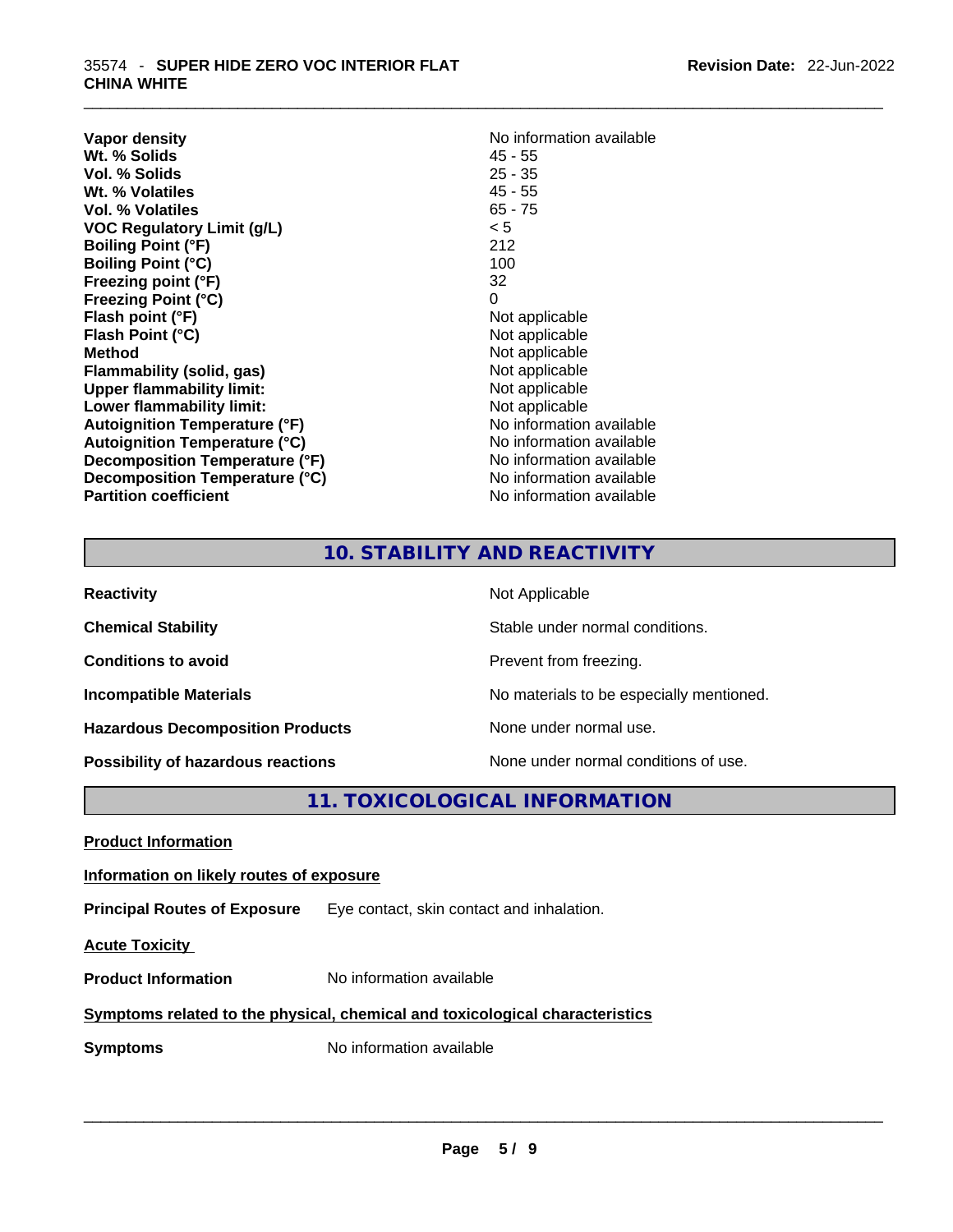#### **Delayed and immediate effects as well as chronic effects from short and long-term exposure**

| Eye contact                     | May cause slight irritation.                                                      |
|---------------------------------|-----------------------------------------------------------------------------------|
| <b>Skin contact</b>             | Substance may cause slight skin irritation. Prolonged or repeated contact may dry |
|                                 | skin and cause irritation.                                                        |
| <b>Inhalation</b>               | May cause irritation of respiratory tract.                                        |
| Ingestion                       | Ingestion may cause gastrointestinal irritation, nausea, vomiting and diarrhea.   |
| <b>Sensitization</b>            | No information available                                                          |
| <b>Neurological Effects</b>     | No information available.                                                         |
| <b>Mutagenic Effects</b>        | No information available.                                                         |
| <b>Reproductive Effects</b>     | No information available.                                                         |
| <b>Developmental Effects</b>    | No information available.                                                         |
| Target organ effects            | No information available.                                                         |
| <b>STOT - single exposure</b>   | No information available.                                                         |
| <b>STOT - repeated exposure</b> | Causes damage to organs through prolonged or repeated exposure if inhaled.        |
| Other adverse effects           | No information available.                                                         |
| <b>Aspiration Hazard</b>        | No information available                                                          |

#### **Numerical measures of toxicity**

**The following values are calculated based on chapter 3.1 of the GHS document**

| <b>ATEmix (oral)</b>   | 22508 mg/kg  |
|------------------------|--------------|
| <b>ATEmix (dermal)</b> | 141659 mg/kg |

#### **Component Information**

| Chemical name                  | Oral LD50             | Dermal LD50              | Inhalation LC50          |
|--------------------------------|-----------------------|--------------------------|--------------------------|
| Titanium dioxide<br>13463-67-7 | $> 10000$ mg/kg (Rat) | $\overline{\phantom{0}}$ |                          |
| Kaolin, calcined<br>92704-41-1 | $>$ 2000 mg/kg (Rat)  | $\overline{\phantom{0}}$ | $\overline{\phantom{0}}$ |

#### **Chronic Toxicity**

#### **Carcinogenicity**

*The information below indicates whether each agency has listed any ingredient as a carcinogen:.* 

| <b>Chemical name</b> | <b>IARC</b>          | <b>NTP</b>  | <b>OSHA</b> |
|----------------------|----------------------|-------------|-------------|
|                      | 2B - Possible Human  |             | Listed      |
| Titanium dioxide     | Carcinogen           |             |             |
|                      | 1 - Human Carcinogen | Known Human | Listed      |
| Silica, crystalline  |                      | Carcinogen  |             |

• Crystalline Silica has been determined to be carcinogenic to humans by IARC (1) when in respirable form. Risk of cancer depends on duration and level of inhalation exposure to spray mist or dust from sanding the dried paint.

• Although IARC has classified titanium dioxide as possibly carcinogenic to humans (2B), their summary concludes: "No significant exposure to titanium dioxide is thought to occur during the use of products in which titanium dioxide is bound to other materials, such as paint."

#### **Legend**

IARC - International Agency for Research on Cancer NTP - National Toxicity Program OSHA - Occupational Safety & Health Administration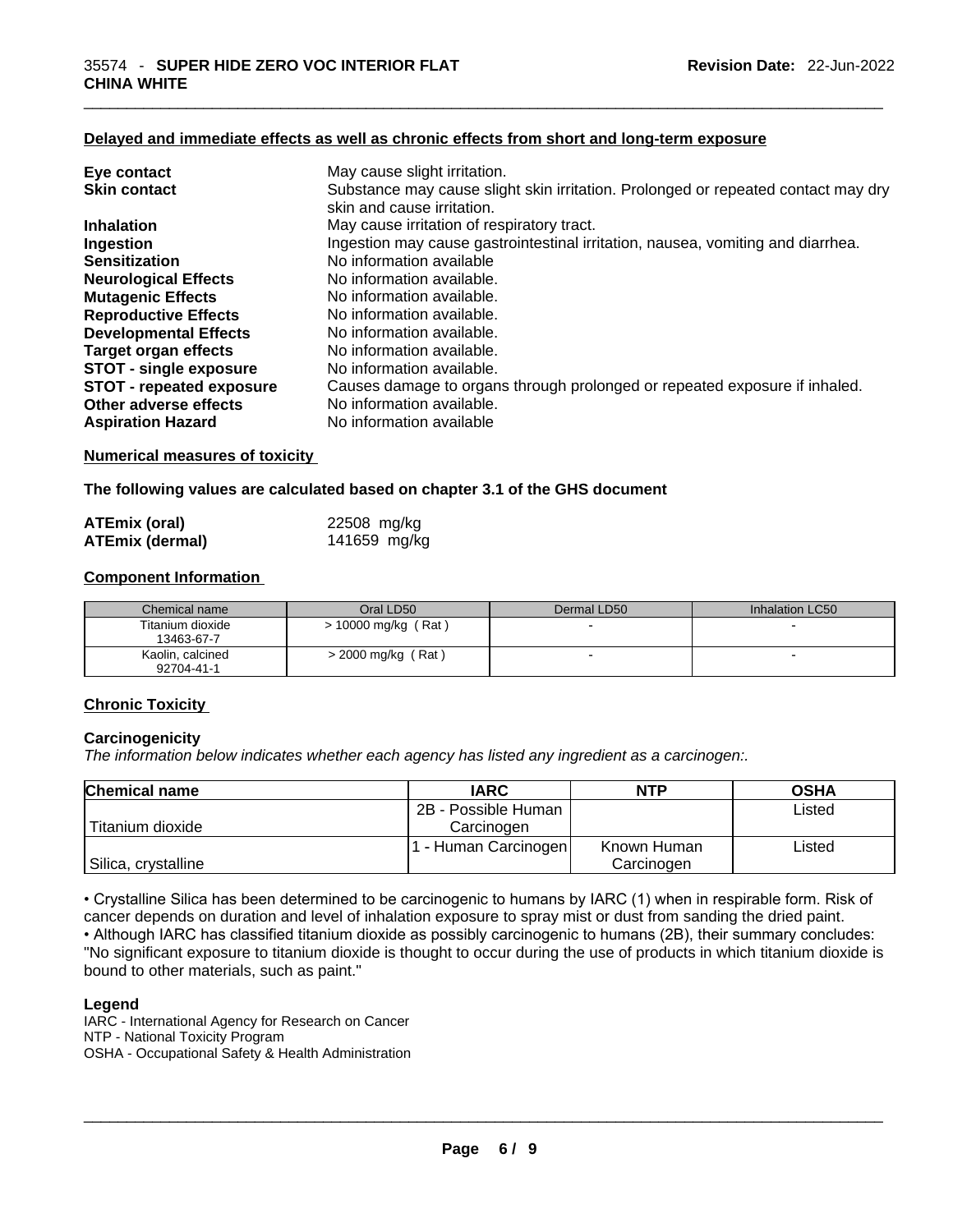# **12. ECOLOGICAL INFORMATION**

 $\_$  ,  $\_$  ,  $\_$  ,  $\_$  ,  $\_$  ,  $\_$  ,  $\_$  ,  $\_$  ,  $\_$  ,  $\_$  ,  $\_$  ,  $\_$  ,  $\_$  ,  $\_$  ,  $\_$  ,  $\_$  ,  $\_$  ,  $\_$  ,  $\_$  ,  $\_$  ,  $\_$  ,  $\_$  ,  $\_$  ,  $\_$  ,  $\_$  ,  $\_$  ,  $\_$  ,  $\_$  ,  $\_$  ,  $\_$  ,  $\_$  ,  $\_$  ,  $\_$  ,  $\_$  ,  $\_$  ,  $\_$  ,  $\_$  ,

#### **Ecotoxicity Effects**

The environmental impact of this product has not been fully investigated.

### **Product Information**

#### **Acute Toxicity to Fish**

No information available

#### **Acute Toxicity to Aquatic Invertebrates**

No information available

#### **Acute Toxicity to Aquatic Plants**

No information available

#### **Persistence / Degradability**

No information available.

#### **Bioaccumulation**

No information available.

#### **Mobility in Environmental Media**

No information available.

#### **Ozone**

No information available

### **Component Information**

#### **Acute Toxicity to Fish**

Titanium dioxide  $LC50:$  > 1000 mg/L (Fathead Minnow - 96 hr.)

#### **Acute Toxicity to Aquatic Invertebrates**

No information available

#### **Acute Toxicity to Aquatic Plants**

No information available

# **13. DISPOSAL CONSIDERATIONS**

#### **Waste Disposal Method** Dispose of in accordance with federal, state, and local regulations. Local requirements may vary, consult your sanitation department or state-designated environmental protection agency for more disposal options.

# **14. TRANSPORT INFORMATION**

**DOT** Not regulated  $\blacksquare$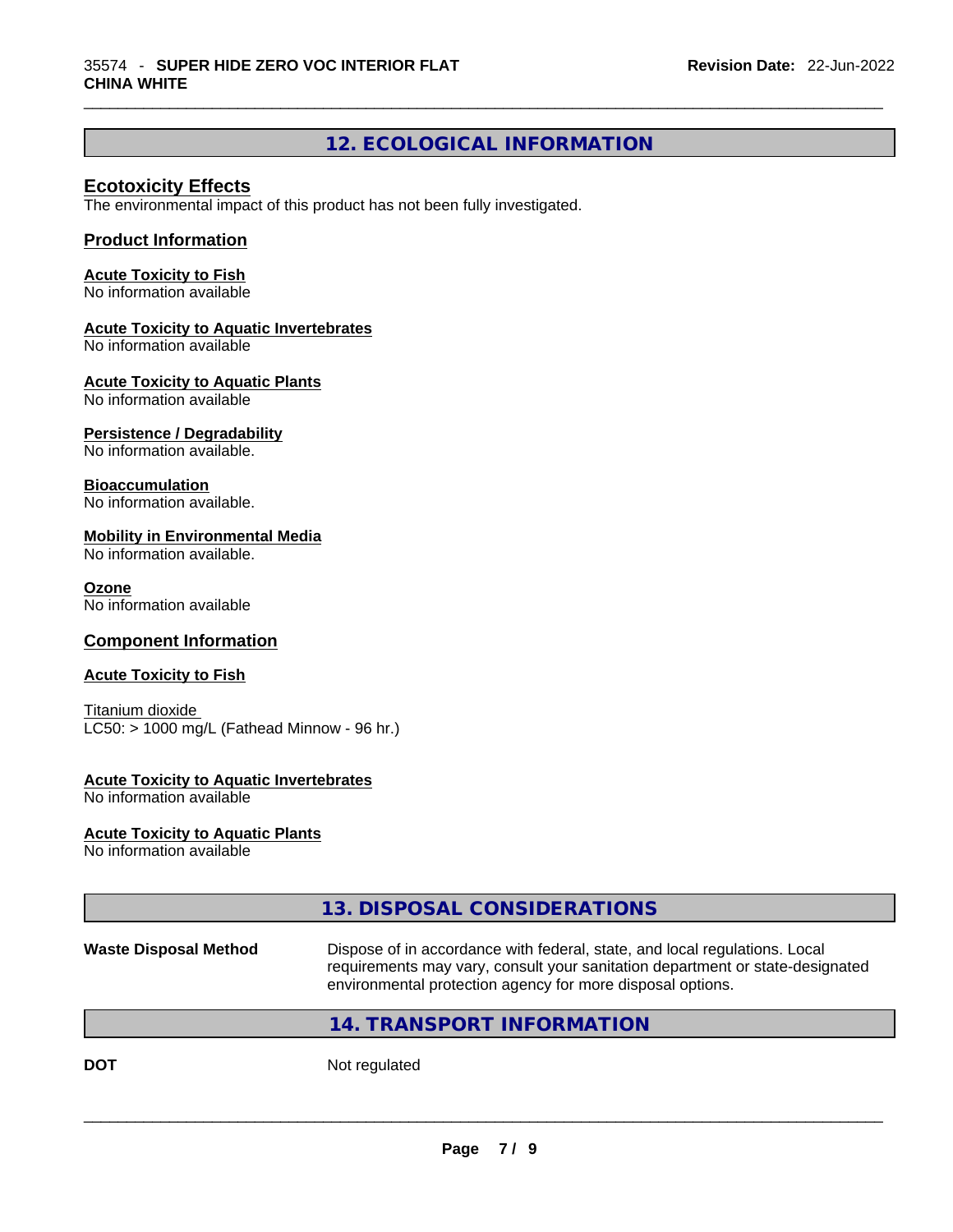| <b>ICAO/IATA</b>                                                                     | Not regulated                                                                                                                        |  |
|--------------------------------------------------------------------------------------|--------------------------------------------------------------------------------------------------------------------------------------|--|
| <b>IMDG/IMO</b>                                                                      | Not regulated                                                                                                                        |  |
|                                                                                      | <b>15. REGULATORY INFORMATION</b>                                                                                                    |  |
| <b>International Inventories</b><br><b>TSCA: United States</b><br><b>DSL: Canada</b> | Yes - All components are listed or exempt.<br>No - Not all of the components are listed.<br>One or more component is listed on NDSL. |  |
| <b>Federal Regulations</b><br>SARA 311/312 hazardous categorization                  |                                                                                                                                      |  |

 $\_$  ,  $\_$  ,  $\_$  ,  $\_$  ,  $\_$  ,  $\_$  ,  $\_$  ,  $\_$  ,  $\_$  ,  $\_$  ,  $\_$  ,  $\_$  ,  $\_$  ,  $\_$  ,  $\_$  ,  $\_$  ,  $\_$  ,  $\_$  ,  $\_$  ,  $\_$  ,  $\_$  ,  $\_$  ,  $\_$  ,  $\_$  ,  $\_$  ,  $\_$  ,  $\_$  ,  $\_$  ,  $\_$  ,  $\_$  ,  $\_$  ,  $\_$  ,  $\_$  ,  $\_$  ,  $\_$  ,  $\_$  ,  $\_$  ,

| No. |
|-----|
| Yes |
| Nο  |
| Nο  |
| No  |
|     |

#### **SARA 313**

Section 313 of Title III of the Superfund Amendments and Reauthorization Act of 1986 (SARA). This product contains a chemical or chemicals which are subject to the reporting requirements of the Act and Title 40 of the Code of Federal Regulations, Part 372:

*None*

#### **Clean Air Act,Section 112 Hazardous Air Pollutants (HAPs) (see 40 CFR 61)**

This product contains the following HAPs:

*None*

# **US State Regulations**

### **California Proposition 65**

**WARNING:** This product can expose you to chemicals including Titanium dioxide, which are known to the State of California to cause cancer, and Toluene which are known to the State of California to cause birth defects or other reproductive harm. For more information go to www.P65Warnings.ca.gov

#### **State Right-to-Know**

| Chemic<br>$ -$<br>'iallit<br>. | <b>Massachusetts</b><br>mon | New<br>Jersev | aauluania<br>'dilla |
|--------------------------------|-----------------------------|---------------|---------------------|
| .imestone                      |                             |               |                     |